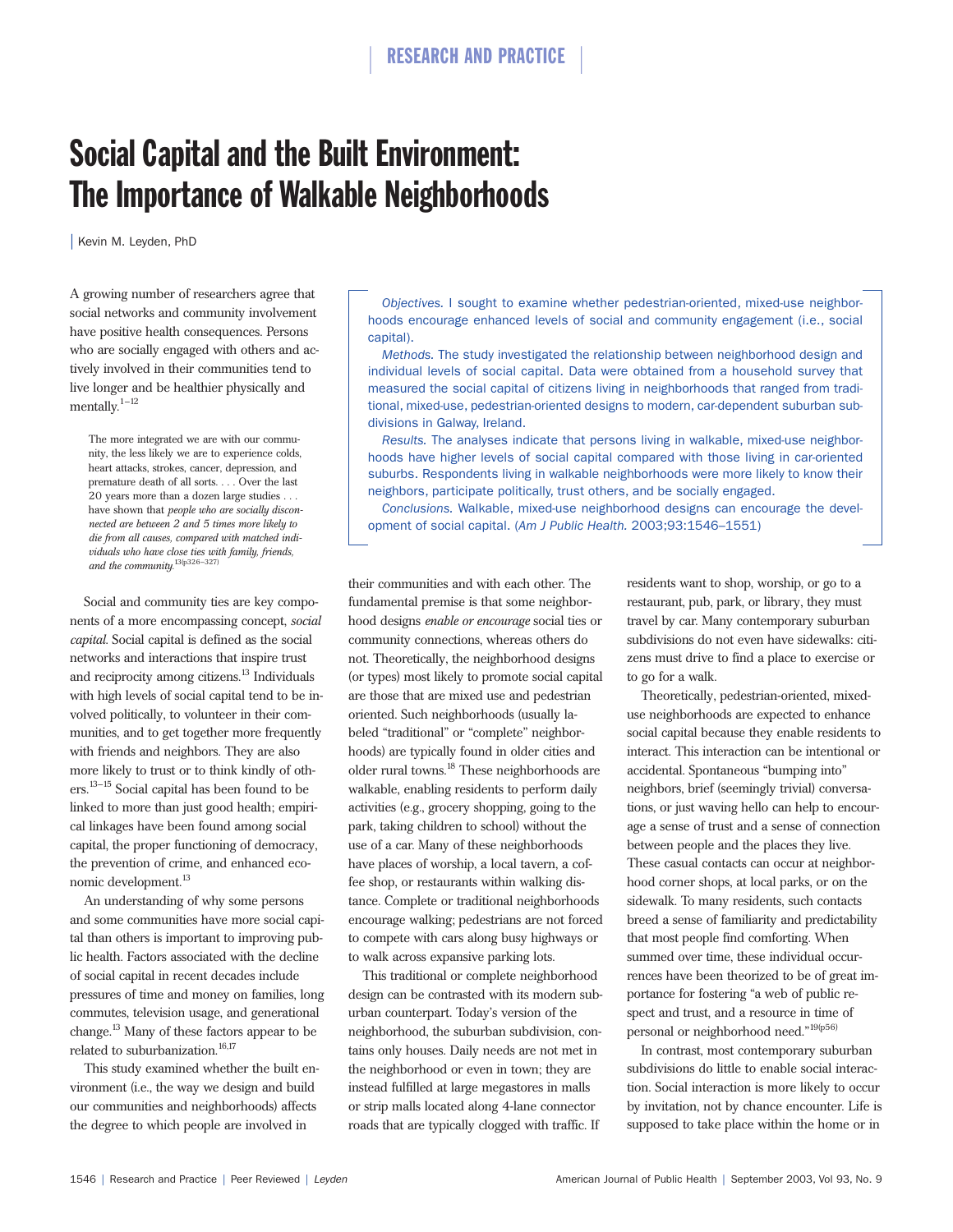the backyard. $20$  In many suburbs, privacy and the automobile are so highly valued that developers do not even bother to lay sidewalks. Corner stores, taverns, coffee shops, and sometimes schools and parks often are not found in the neighborhood, because zoning ordinances have rendered them illegal within residential areas. Most modern, cardependent suburbs are not places designed to encourage social interaction.

This study examined the relationship between neighborhood design and social capital. The main hypothesis is that pedestrianoriented, mixed-use neighborhoods are more likely to encourage social capital than are car-dependent, single-use neighborhoods.

### **METHODS**

To examine the relationship between neighborhood design and social capital, a survey was conducted in and around the city of Galway, located in the Republic of Ireland. Galway's population was estimated at 65457 in April 2001, with an additional 30000 people living "in the immediate environs."<sup>21</sup> Galway is the fastest-growing city in Ireland and one of the fastest-growing cities in Europe. It was chosen for this analysis because it has a mix of neighborhood types ranging from the truly mixed-use, pedestrian-oriented variety (built centuries before the automobile) to the contemporary, American-style suburb. Moreover, Galway has no experience with the racism and "white flight" from the city centers that has historically affected American cities and that in many ways continues to distort decisions regarding where to live.

During April and May of 2001, 750 households in Galway and its suburbs were surveyed by mail. The cover letter asked that the survey be completed and returned by 1 adult member (aged 18 years or older) of each selected household. To sample from a variety of neighborhood types, 8 neighborhoods or suburban subdivisions were chosen. In 6 of these neighborhoods (or suburban subdivisions), a survey was delivered to each and every residence. In the other 2, a portion of the subdivision was chosen at random because of the subdivision's size. In this portion or part of the subdivision, all houses received a survey. A total of 279 surveys were returned, for an overall response rate of 37.2%. No follow-up surveys were mailed.

#### Neighborhood Categories

Galway's neighborhoods were subjectively categorized into 3 ideal types by the researcher before conducting the survey. The neighborhoods selected and surveyed include the following 3 types.

*City Center/Near City Center Neighborhoods.* The category of "city center/near city center" includes mixed-use, pedestrian-oriented neighborhoods where all daily needs and forms of entertainment are a short walk away. Residents living in these neighborhoods could walk to restaurants, pubs, parks, libraries, department stores, government buildings, post offices, butchers, banks, pharmacies, local schools, theatres, and places of worship without seriously competing with cars.

*Older, Mixed-Use Suburbs.* Galway has several older suburbs that incorporate some of the more positive aspects of both the traditional city center neighborhood and the quiet suburb. Renmore, for example, has many traditional neighborhood amenities, such as local schools, a few neighborhood corner shops, a centrally located bus line, a church, community center, and playing fields. However, it is much quieter and more predictable than Galway's city center neighborhoods, and the range of places one could access by foot is clearly more limited.

*Modern, Automobile-Dependent Suburbs.* Galway's recent economic boom has created a demand for new housing that has been met by creating new suburbs. These modern suburbs are car oriented; even local stores have a strip-mall feel about them. With parking lots positioned in front, they seem to suggest that driving is expected. Few places can be accessed by foot, and many of these suburbs do not have sidewalks or parks.

## Key Independent Variable: Individual Assessments of Neighborhood **Walkability**

Categorization of Galway's various neighborhoods ensured that the individuals in the study's sample lived in a range of neighborhood types. In most of the following analysis, however, the assessment of neighborhood "walkability" was made by the respondents,

A lot of people are very dependent on a car these days to get where they want to go. If you or another family member wanted to which of the following could you walk to without too much trouble? *Tick all you could walk to without too much trouble*.

\_\_\_1. A local corner shop/newsagent \_\_\_2. A church \_\_\_3. A park (or pitch) \_\_\_4. A local school \_\_\_5. A Community Center or Recreation Center \_\_\_6. A crèche (or child care facility) \_\_\_7. A Chemist (or pharmacy)  $\_8.$  A Pub \_\_\_9. The place that I work \_\_\_10. None of the above. It is hard to really go anywhere without a car.

# **FIGURE 1—Survey questions used to create the "neighborhood walkability" measure.**

not by the researcher. All survey respondents were asked to rate the degree to which their neighborhoods were pedestrian oriented and mixed use (Figure 1). This question was used to create a variable called "neighborhood walkability," which is an additive index of the 9 places listed in Figure 1. Each respondent was assigned a neighborhood walkability score that could range from 0 (cannot walk to any of the places mentioned) to 9 (can walk to all of them).

Additional independent variables in the multivariate models include controls found to correlate with various aspects of social capital in previous political science and sociological studies. $^{13,22-25}$  These measures included age, whether a respondent has children currently living at home ("child in home"), how much television a respondent watches ("watch TV"), whether and to what degree a respondent attends religious services, how long a respondent has lived in his or her current neighborhood ("years in the neighborhood"), education level, and the degree to which a respondent reports being committed to a political party ("party strength").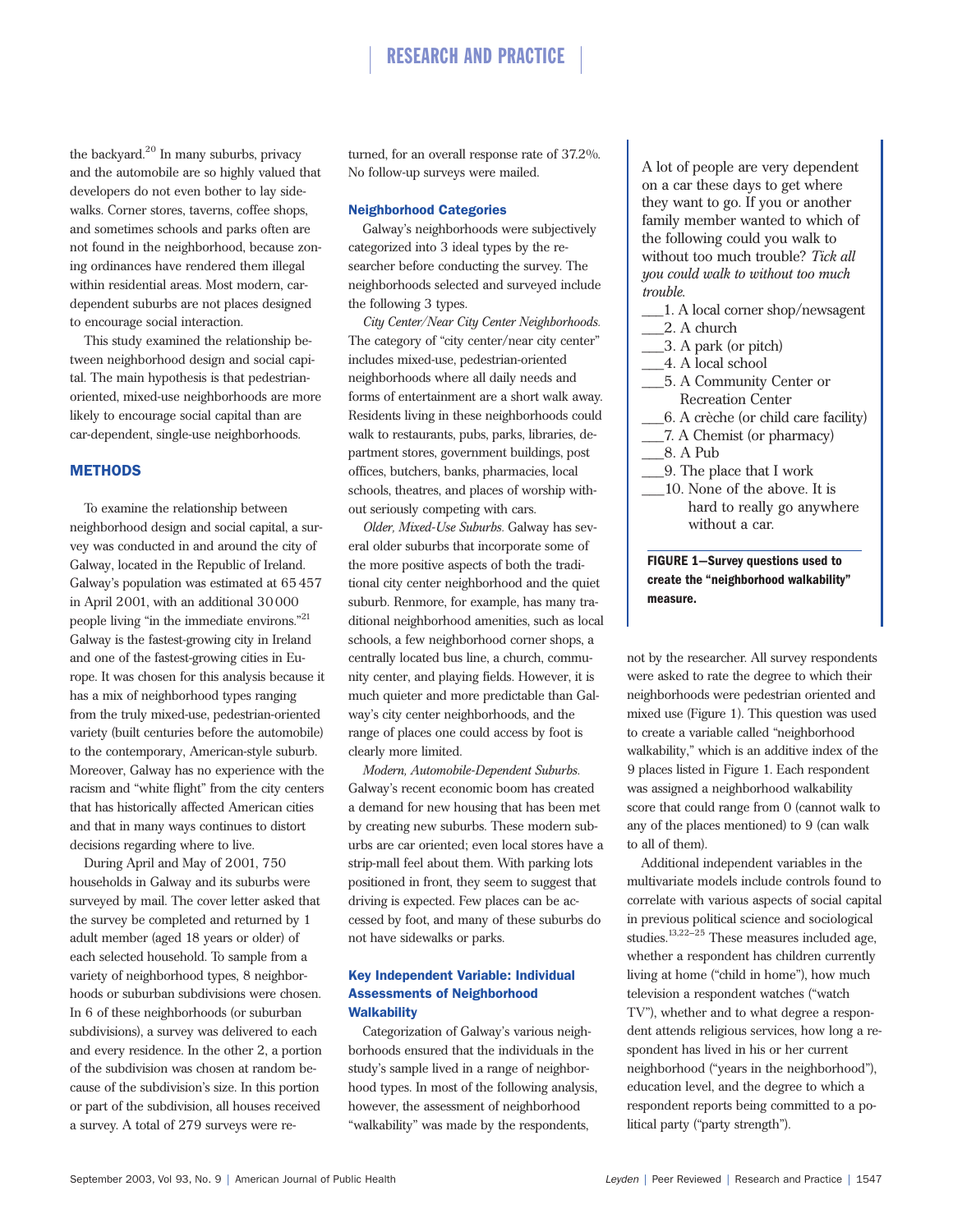# RESEARCH AND PRACTICE

### Dependent Variables: Measures of Social Capital

The survey conducted for this study measured 4 key aspects of social capital: how well residents knew their neighbors, their political participation, their trust or faith in other people, and their social engagement. These dependent variables were measured as described in the following paragraphs.

The variable "know neighbors" was measured with the following question: "Think about the neighborhood or area in which you live. In general, how well do you feel you know your neighbors? (1) Not at all, (2) Just a little, (3) Moderately well, (4) Extremely well."

Political participation was measured as an additive index. The Political Participation Index assessed whether respondents voted in the last general election, whether they had volunteered to work for a political party in the past 5 years, and whether they had contacted an elected official to express their views in the past 6 months. Each of these activities was scored as either 1 (yes) or 0 (no), and scores were added to create the index. Thus, for each respondent, the variable could range from 0 (no participation) to 3 (yes to all 3 items).

The Trust Index measured whether respondents felt that people could be trusted, whether they thought people were fair, and whether they thought most people try to be helpful. Scores on this index could also range from 0 (a complete absence of trust and faith in others) to 3 (respondent feels that people can be trusted, are fair, and are helpful).

Social participation was measured with 4 questions probing the degree to which respondents reported being engaged socially. The first question asked respondents to report how often they got together with friends: "rarely," "occasionally," or "a great deal." The next 3 questions asked respondents to specify the number of times (in the past 2 weeks) they had gone "out to a pub or restaurant with friends"; the number of times they had invited friends into their home "for company, tea, or a meal"; and the number of times they had gone to a friend's home "for company, tea, or a meal." Summing the responses on all 4 items for each respondent yielded an index score reflecting each respondent's degree of social engagement. The mean Social Index

score was 7.04, and the standard deviation was 5.41.

#### Data Analysis

All statistical analyses were performed with Stata, version 7 (Stata Corp, College Station, Tex). The first part of the analysis sought to establish whether the "subjective" categorizations of neighborhood types established by the researcher before the surveys were distributed helped to illustrate some of the differences between walkable and more car-oriented neighborhoods. This was accomplished by examining whether the means of the various aspects of social capital differed statistically (using *t* tests) by neighborhood type.

The heart of the analysis used multivariate ordered logit models to examine the effect of the neighborhood walkability measure on the 4 dependent measures of social capital. Ordered logit was used because of the ordinal nature of the dependent variables. Although all of the dependent measures of social capital can be ranked, the distance between categories cannot be assumed to be equal (as in interval data). In the analysis that follows, the neighborhood walkability measure was scored in 2 ways. In the first set of regressions, neighborhood walkability for each respondent was scored from 0 to 9; in the second set, this variable was recoded to assess the odds of respondents' having high levels of social capital if they assessed their neighborhoods to be highly pedestrian oriented and mixed use (high scores of 7, 8, or 9 were coded as 1, whereas lower scores were coded as 0).

## RESULTS

Table 1 illustrates some of the differences between more walkable, mixed-use neighborhoods and those that are car dependent. Shown in the table are the means and corresponding *P* values (based on the *t* tests) of measures related to social capital (note that preinvestigative categorizations of neighborhood types are used). All respondents living in mixed-use, pedestrian-oriented neighborhoods (city center/near city center plus older, mixed-use suburbs) were combined and compared with those living in modern suburbs. Interestingly, neighborhood walkability was statistically significant (*P*<.0001), indicating that respondents' self-assessments of their own neighborhoods coincided with the neighborhood categorizations established by the researcher before administration of the survey. Residents living in neighborhoods categorized as walkable by the researcher perceived their neighborhoods as being more walkable.

Table 1 provides examples of how attitudes and behaviors of residents living in pedestrian-oriented, mixed-use neighborhoods (whether located in older suburbs or in town) differ from those of residents living in car-dependent suburbs. Table 1 displays data demonstrating that in complete or traditional neighborhoods, residents walk more (or at least perceive their neighborhoods to be more walkable), feel more connected to (or part of ) their community, are more likely to know their neighbors, are more likely to trust or have faith in other people, are more

**TABLE 1—Pedestrian-Oriented, Mixed-Use Neighborhoods vs Modern, Automobile-Dependent Suburbs: Galway, Ireland, 2001**

|                                            | Comparing Means Using t Test                              |                                                              |         |
|--------------------------------------------|-----------------------------------------------------------|--------------------------------------------------------------|---------|
|                                            | Mixed-use, Walkable<br>Neighborhood<br>$(n = 163)$ , Mean | Car-Dependent<br>Suburban Neighborhood<br>$(n = 109)$ , Mean | P Value |
| Neighborhood walkability                   | 7.35                                                      | 4.72                                                         | .0001   |
| Feel connected to or part of the community | 2.94                                                      | 2.39                                                         | .0001   |
| Know neighbors?                            | 2.67                                                      | 2.22                                                         | .0001   |
| Trust Index                                | 2.32                                                      | 2.09                                                         | .0329   |
| Contacting elected officials               | 0.32                                                      | 0.17                                                         | .0032   |
| Can walk to work                           | 0.51                                                      | 0.19                                                         | .0001   |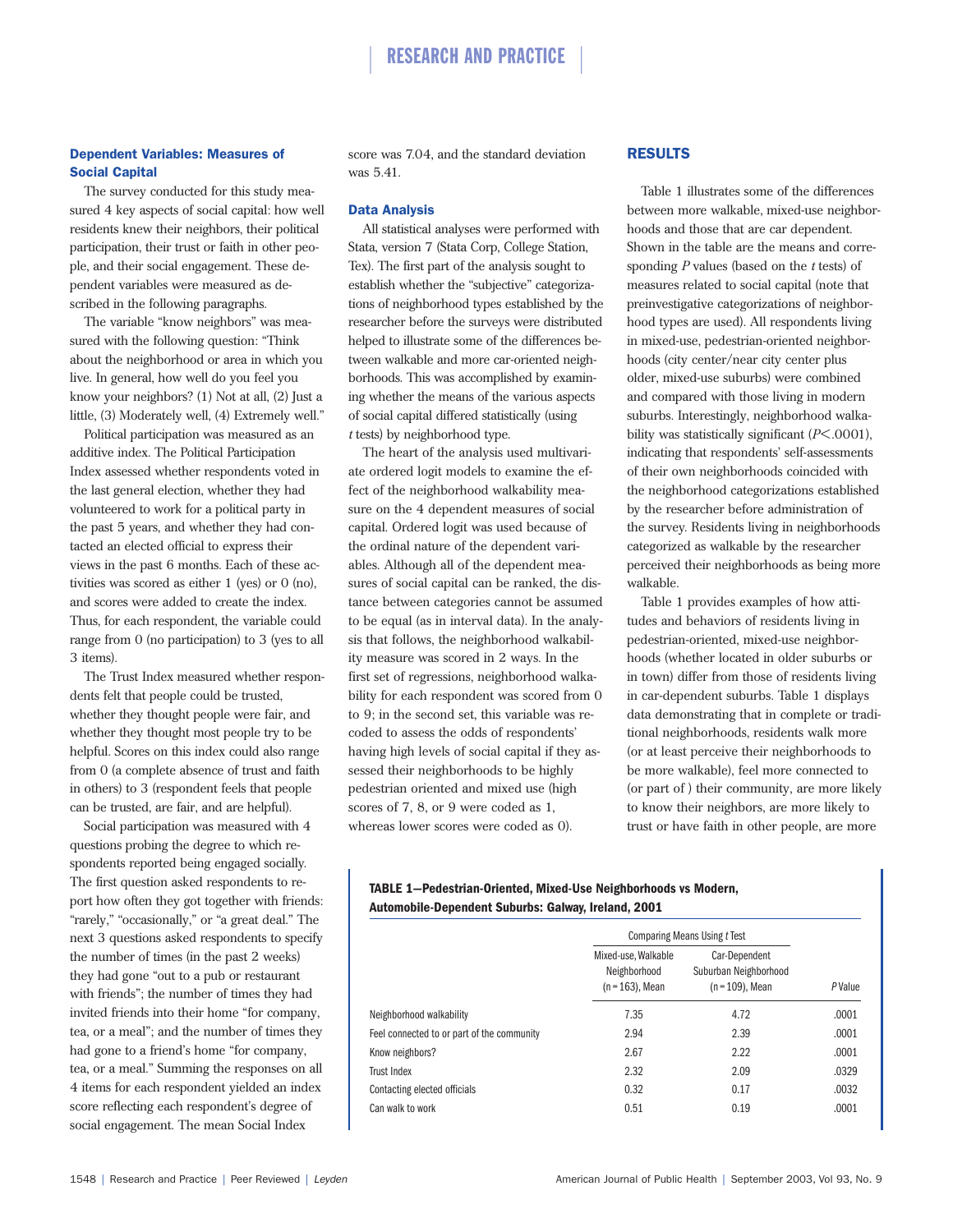**TABLE 2—Multivariate Ordered Logit Models for Social Capital, by Independent Variable: Galway, Ireland, 2001**

| Independent Variable       | Odds Ratio (95% Confidence Interval) |                                                       |                            |                             |  |
|----------------------------|--------------------------------------|-------------------------------------------------------|----------------------------|-----------------------------|--|
|                            | <b>Know Neighbors</b><br>$(n = 256)$ | <b>Political Participation</b><br>Index ( $n = 258$ ) | Trust Index<br>$(n = 258)$ | Social Index<br>$(n = 258)$ |  |
| Neighborhood walkability   | $1.28$ $(1.14, 1.44)$                | $1.14**$ (1.02, 1.28)                                 | $1.15***(1.04, 1.28)$      | $1.20$ $(1.09, 1.32)$       |  |
| Age                        | $1.06$ † $(1.03, 1.08)$              | $1.01$ $(.99, 1.04)$                                  | 1.02(0.99, 1.04)           | $0.95$ † (0.93, 0.97)       |  |
| Child in home              | $2.80$ † $(1.65, 4.75)$              | 1.51 (0.90, 2.53)                                     | 1.17(0.71, 1.91)           | $0.33$ $(0.21, 0.53)$       |  |
| Watch TV                   | 0.085(0.61, 1.17)                    | 0.89(0.64, 1.23)                                      | 0.87(0.64, 1.18)           | $0.78*$ (0.59, 1.04)        |  |
| Attend religious services  | $1.20**$ (1.01, 1.42)                | 1.14(0.95, 1.36)                                      | 1.03 (0.88, 1.22)          | 0.97(0.83, 1.13)            |  |
| Years in neighborhood      | $1.03**$ (1.00,1.05)                 | 1.02(0.99, 1.04)                                      | 0.99(0.97, 1.02)           | $0.98*$ (0.96, 1.00)        |  |
| Education                  | 0.72(0.45, 1.17)                     | $1.77**$ (1.10, 2.83)                                 | 0.87(0.54, 1.39)           | 1.03(0.68, 1.57)            |  |
| Party strength             | 1.16 (0.88, 1.52)                    | 1.98† (1.50, 2.62)                                    | 1.04(0.80, 1.35)           | $1.22*(0.96, 1.54)$         |  |
| McKelvey and Zavoina $R^2$ | .44                                  | .19                                                   | .07                        | .26                         |  |

\**P* = .10; \*\**P* = .05; \*\*\**P* = .01; †*P* = .001; 2-tailed test.

likely to contact elected officials to express their concerns, and are more likely to walk to work.

Although suggestive, simple mean comparisons do not control for other factors that might also explain why residents in one neighborhood type demonstrate higher levels of social capital. A multivariate model is needed. Table 2 displays the results of the multivariate ordered logit models examining the impact of neighborhood walkability on various aspects of social capital, after control for other independent variables. The results are clear and consistent: the more places respondents report being able to walk to in their neighborhood, the higher their level of social capital. This relation suggests that walkable, mixed-use neighborhoods are better generators of social capital than are modern, car-dependent suburbs.

The odds ratios (ORs) reported in Table 2 were generated with ordered logit regression. It is important to note that neighborhood walkability scores ranged from 0 to 9 and that the odds ratios must be interpreted with this in mind. A 1-unit increase in neighborhood walkability score is linked with an increase of 1.28 (95% confidence level  $\text{[CI]} = 1.14, 1.44$  in the odds that a resident knows his or her neighbors. Therefore, the more walkable a neighborhood (and the more places that can be walked to), the more likely a resident is to know his or her neighbors.

The neighborhood walkability measure was also statistically significant in the equations examining political participation and trust. The higher the neighborhood walkability rating assigned by respondents, the more likely they were to participate politically  $(OR=1.14; 95\% CI=1.02, 1.28)$  and to have trust or faith in others  $(OR = 1.15; 95\% CI =$ 1.04, 1.28).

The fourth measure of social capital was the Social Index, reflecting the degree to which a respondent reports being socially engaged. The model demonstrated that the more places respondents reported being able to walk to in their neighborhood, the more likely they were to be engaged with others socially  $(OR = 1.20; 95\% CI = 1.09,$ 1.32). Interestingly, the model also indicated that respondents become less social as they

grow older (OR =  $0.95$ ; 95% CI =  $0.93$ , 0.97), that people with children living in the home are less social (OR =  $0.33$ ; 95% CI = 0.21, 0.53), and that watching TV limits one's social activities (OR =  $0.78$ ; 95% CI = 0.59, 1.04).

The neighborhood walkability measure had a statistically significant effect on all of the measures of social capital. No other predictor was consistently significant. Moreover, neighborhood walkability consistently held its own in comparison with the other predictors, often playing a more powerful role. Stata reports a standardized odds ratio (not shown here) based on standard deviational changes in the independent variable.<sup>26</sup> Neighborhood walkability was the most important predictor of the Trust Index, the second most important predictor for the Know Neighbors variable and the Social Index, and a close third for the Political Participation Index.

Table 3 explores the effects had by the most walkable (and most mixed-use) neighborhoods on social capital. Respondents who reported their neighborhoods as being highly walkable and mixed use (7, 8, or 9 on the original neighborhood walkability measure) were compared with those who rank their neighborhoods as less pedestrian oriented and less mixed use, after control for other factors. The results indicated that residents living in high-walkability neighborhoods (many in this category reported walking to work) were likely to score higher on all measures of social capital. The odds ratios ranged from 1.80 to 1.95, and all were statistically significant in the predicted direction.

**TABLE 3—Multivariate Ordered Logit Models of Social Capital: Highly Walkable, Mixed-use Designs vs All Others: Galway, Ireland, 2001**

|                                                                  | Odds Ratio (95% Confidence Interval) |                                  |                      |                       |
|------------------------------------------------------------------|--------------------------------------|----------------------------------|----------------------|-----------------------|
|                                                                  | <b>Know Neighbors</b>                | Political<br>Participation Index | Trust Index          | Social Index          |
| High level of neighborhood<br>walkability or mixed-use<br>design | $1.88**$ (1.14, 3.11)                | $1.83*$ (1.10, 3.05)             | $1.79*$ (1.10, 2.92) | $1.95**$ (1.25, 3.05) |

*Note.*A high level of neighborhood walkability or mixed-use design was scored 1 if a respondent reported a 7, 8, or 9 on the neighborhood walkability measure and scored 0 otherwise. All other independent control variables were included in the analysis, as in Table 2.

\**P* = .05; \*\**P* = .01; 2-tailed test.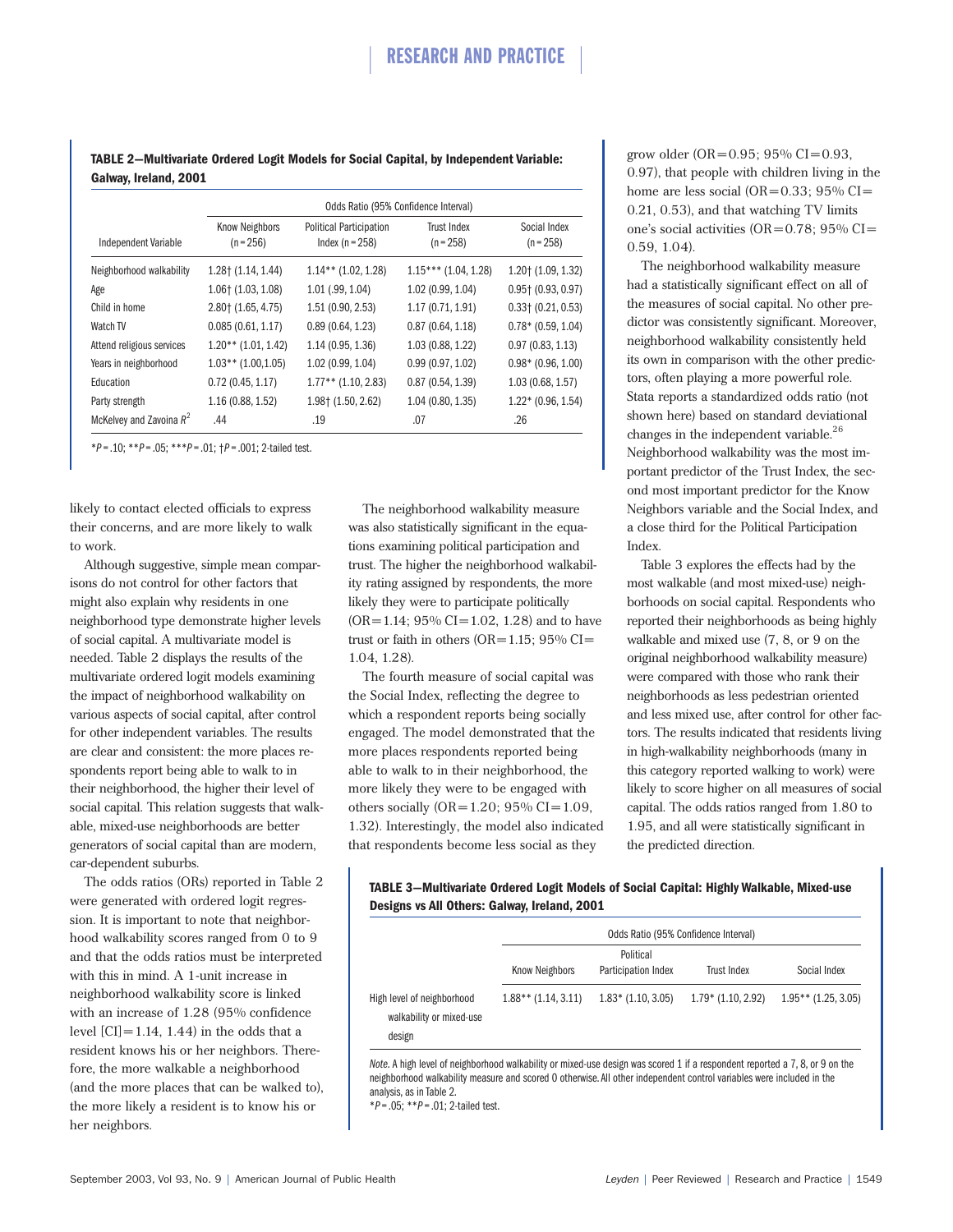# RESEARCH AND PRACTICE

### **DISCUSSION**

This study suggests that the way we design and build our communities and neighborhoods affects social capital and thus physical and mental health. The results indicate that residents living in walkable, mixed-use neighborhoods are more likely to know their neighbors, to participate politically, to trust others, and to be involved socially.

Unfortunately, America's built environment has been moving in a direction that is likely to have a negative effect on social capital. Over the last several decades, buying a home in a neighborhood that resembles the traditional, mixed-use, pedestrian-oriented model has become increasingly difficult. In fact, many Americans have no choice but to live in a modern, car-dependent suburb, because not enough viable, affordable traditional neighborhoods exist; their options are biased toward car-dependent suburban subdivisions, because such environments are what most developers build.<sup>27</sup>

The trend toward building car-dependent subdivisions is not just the fault of the developers. That American communities have become increasingly car oriented and less walkable is also the result of municipal zoning codes and other public policy changes that clearly promote transport by private vehicle, deemphasize public transport, and discourage (or even outlaw) the building of mixed-use, pedestrian-oriented neighborhoods.18,28 Changing this trend will require political will and a shift in land-use and transportation priorities and policies.29,30 Public consciousness must also change. Government policy has helped to change the public's view of smoking and of race and gender discrimination; it could help change our concept of the built environment by discouraging sprawl and encouraging the creation of new pedestrianoriented towns and neighborhoods. Changes in government policy and tax law might also encourage the revitalization of existing traditional neighborhoods.

Of course, before we get to that point, we need to know more about how the built environment affects health and social capital. This study has several limitations. To what degree can the results of this study, which was based on a fairly small Irish city, be generalized? Selection bias also may have affected the results. Social people might be more likely to choose walkable neighborhoods, rather then walkable neighborhoods' encouraging sociability. The models presented in Tables 2 and 3 attempted to statistically control for this possibility by including measures of age and years in the neighborhood. However, the selection bias needs to be untangled; a much larger longitudinal study would be required to do so. In addition, much more must be learned about which architectural aspects of the built environment most affect health and social capital. This study used a measure that allowed respondents to rate the walkability of their own neighborhoods; more information is needed regarding how measures such as block size, density, street widths, and traffic speed affect the perceived walkability of a neighborhood<sup>18–20</sup> and social capital.

Finally, more data must be gathered regarding how the built environment affects health in general.<sup>31</sup> To what extent is our cardependent, "drive-through" suburban culture discouraging physical activity, $32-34$  thus encouraging obesity $35-39$  and other associated health problems?38,39 How does sprawl affect health over the life span? According to the Centers for Disease Control and Prevention, today's built environment is affecting how children travel to school. Instead of walking or biking to school, most children are now driven by bus or private vehicle; the main deterrents to walking or biking are long distances (55%) and traffic danger (40%).<sup>40,41</sup> One must wonder whether the short-sighted planning decisions that lead to so many young people being driven rather than walking will have long-term health consequences. How are the elderly affected? Does car-dependent sprawl contribute to the sort of social isolation that negatively affects the health of seniors? The consequences of not walking and of not interacting with others may have consequences far more negative, for persons of all ages, than we ever imagined.

#### About the Author

*Requests for reprints should be sent to Kevin M. Leyden, PhD, Associate Professor, Department of Political Science, West Virginia University, Morgantown, WV 26506- 6317 (e-mail: kleyden@wvu.edu).*

*This article was accepted May 6, 2003.*

#### Acknowledgments

This research was supported with assistance from the Eberly College of Arts & Sciences at West Virginia University and a fellowship from The Faculty of Arts at The National University of Ireland, Galway.

I thank Chris Curtin, faculty, and staff of the Department of Political Science and Sociology at the National University of Ireland, Galway, for providing valuable assistance and guidance. I also acknowledge the encouragement and advice of Catherine Staunton (National Center for Environmental Health, Centers for Disease Control and Prevention), and Howard Frumkin (Department of Environmental and Occupational Health, Rollins School of Public Health of Emory University). Finally, I thank West Virginia University's Robert Pack (Department of Community Medicine) and Lawrence Grossback (Department of Political Science) for their helpful suggestions.

#### Human Participant Protection

The protocol for this study was approved by the institutional review board of West Virginia University's Eberly College of Arts & Sciences.

#### **References**

1. Kaplan GA. Social contacts and ischaemic heart disease. *Ann Clin Res.* 1988;20:131–136.

2. House JS, Landis KR, Umberson D. Social relationships and health. *Science.* 1988;241:540–545.

3. Berkman LF. The role of social relations in health promotion. *Psychosomatic Med.* 1995;57:245–254.

4. Berkman LF, Syme SL. Social networks, host resistance and mortality: a nine year follow-up of Alameda County residents. *Am J Epidemiol.* 1979;109: 186–204.

5. House JS, Robbins C, Metzner HL. The association of social relationships and activities with mortality: prospective evidence from the Tecumseh Community Health Study. *Am J Epidemiol.* 1982;116:123–140.

6. Seeman TE, Kaplan GA, Knudsen L, Cohen R, Guralnik J. Social networks ties and mortality among the elderly in the Alameda County Study. *Am J Epidemiol.* 1987;126:714–723.

7. Kawachi I, Kennedy BP, Glass R. Social capital and self-rated health: a contextual analysis. *Am J Public Health.* 1999;89:1187–1193.

8. Kawachi I. Social capital and community effects on population and individual health. *Ann N Y Acad Sci.* 1999;896:120–130.

9. Yen IH, Kaplan GA. Neighborhood social environment and risk of death: multilevel evidence from the Alameda County Study. *Am J Epidemiol.* 1999;149: 898–907.

10. Berkman LF, Glass T, Brissette I, Seeman TE. From social integration to health: Durkheim in the new millennium. *Soc Sci Med.* 2000;51:843–857.

11. Kawachi I, Berkman LF. Social ties and mental health. *J Urban Health.* 2001;78:458–67

12. Brummett BH, Barefoot JC, Siegler IC, et al. Characteristics of socially isolated patients with coronary artery disease who are at elevated risk for mortality. *Psychosom Med.* 2001;63:267–272.

13. Putnam RD. *Bowling Alone: The Collapse and Revival of American Community.* New York, NY: Simon & Schuster; 2000.